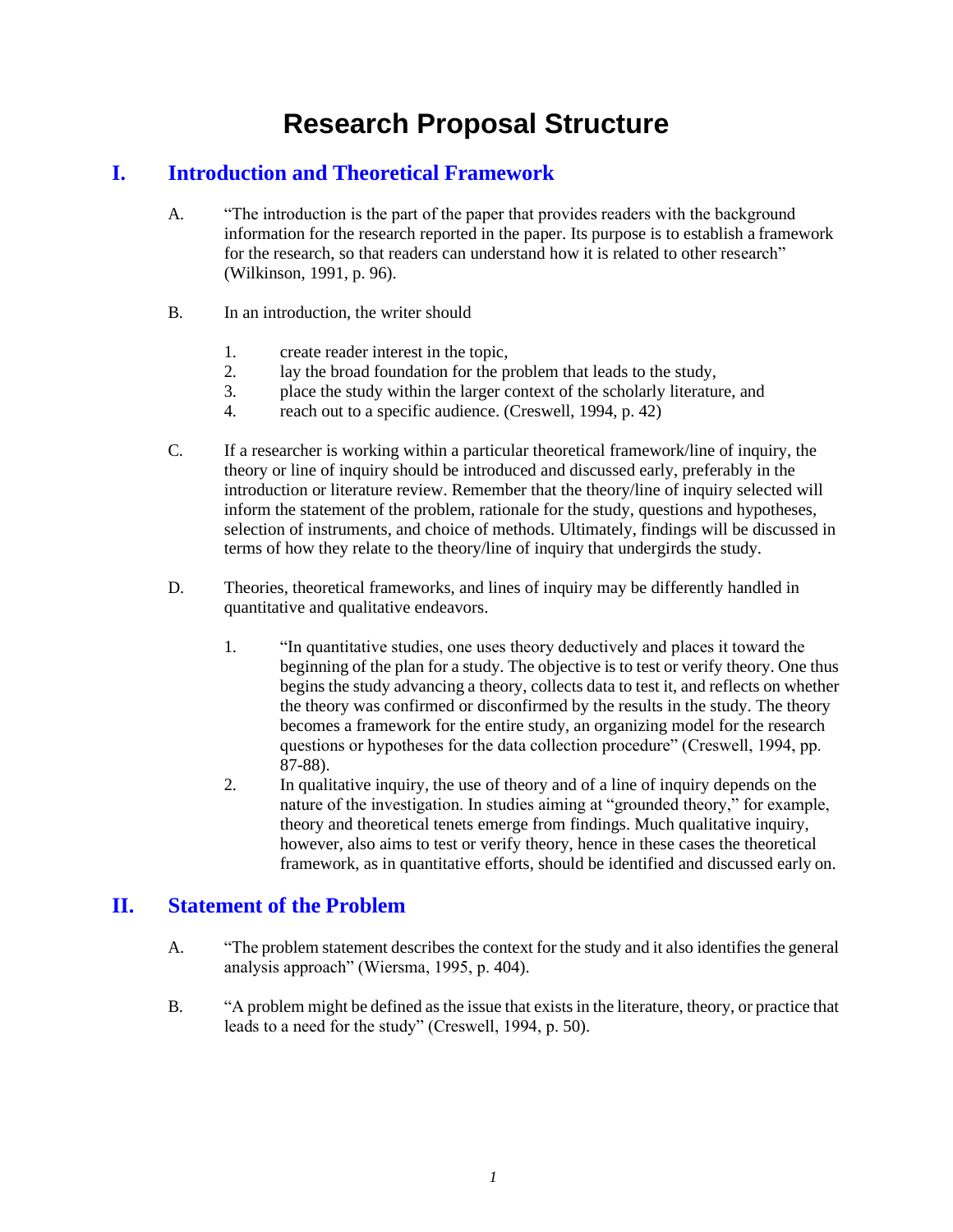- C. It is important in a proposal that the problem stand out—that the reader can easily recognize it. Sometimes, obscure and poorly formulated problems are masked in an extended discussion. In such cases, reviewers and/or committee members will have difficulty recognizing the problem.
- D. A problem statement should be presented within a context, and that context should be provided and briefly explained, including a discussion of the *conceptual or theoretical framework* in which it is embedded. Clearly and succinctly identify and explain the problem within the framework of the theory or line of inquiry that undergirds the study. This is of major importance in nearly all proposals and requires careful attention. It is a key element that associations such as AERA and APA look for in proposals. It is essential in all quantitative research and much qualitative research.
- E. State the problem in terms intelligible to someone who is generally sophisticated but who is relatively uninformed in the area of your investigation.
- F. Effective problem statements answer the question "Why does this research need to be conducted." If a researcher is unable to answer this question clearly and succinctly, and without resorting to hyperspeaking (i.e., focusing on problems of macro or global proportions that certainly will not be informed or alleviated by the study), then the statement of the problem will come off as ambiguous and diffuse.
- G. For conference proposals, the statement of the problem is generally incorporated into the introduction; academic proposals for theses or dissertations should have this as a separate section.

### **III. Purpose of the Study**

- A. "The purpose statement should provide a specific and accurate synopsis of the overall purpose of the study" (Locke, Spirduso, & Silverman, 1987, p. 5). If the purpose is not clear to the writer, it cannot be clear to the reader.
- B. Briefly define and delimit the specific area of the research. You will revisit this in greater detail in a later section.
- C. Foreshadow the hypotheses to be tested or the questions to be raised, as well as the significance of the study. These will require specific elaboration in subsequent sections.
- D. The purpose statement can also incorporate the *rationale* for the study. Some committees prefer that the purpose and rationale be provided in separate sections, however.
- E. Key points to keep in mind when preparing a purpose statement.
	- 1. Try to incorporate a sentence that begins with "The purpose of this study is . . ." This will clarify your own mind as to the purpose and it will inform the reader directly and explicitly.
	- 2. Clearly identify and define the central concepts or ideas of the study. Some committee Chairs prefer a separate section to this end. When defining terms, make a judicious choice between using descriptive or operational definitions.
	- 3. Identify the specific method of inquiry to be used.
	- 4. Identify the unit of analysis in the study.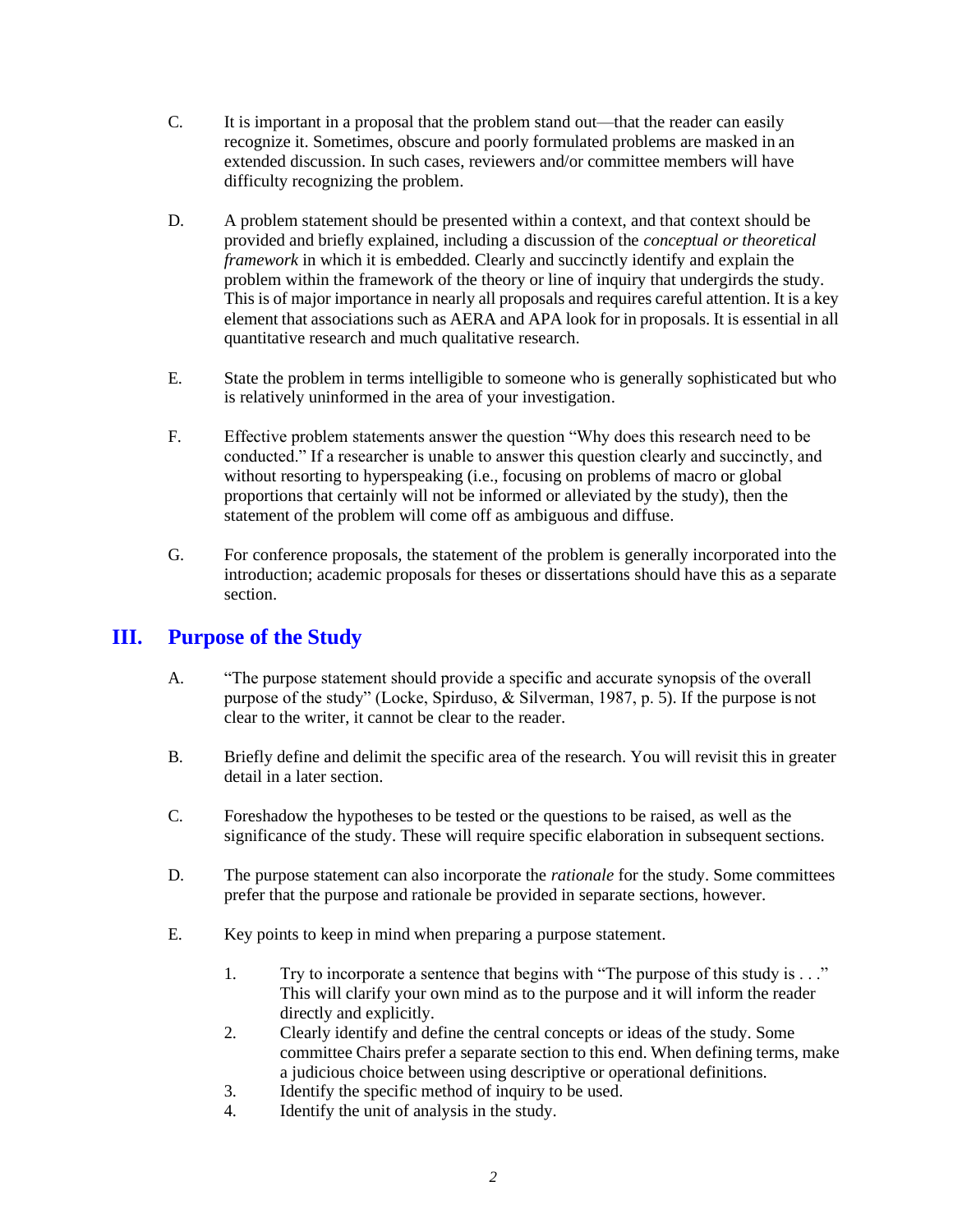# **IV. Review of the Literature**

- A. "The review of the literature provides the background and context for the research problem. It should establish the need for the research and indicate that the writer is knowledgeable about the area" (Wiersma, 1995, p. 406).
- B. The literature review accomplishes several important things.
	- 1. It shares with the reader the results of other studies that are closely related to the study being reported (Fraenkel & Wallen, 1990).
	- 2. It relates a study to the larger, ongoing dialogue in the literature about a topic, filling in gaps and extending prior studies (Marshall & Rossman, 1989).
	- 3. It provides a framework for establishing the importance of the study, as well as a benchmark for comparing the results of a study with other findings.
	- 4. It "frames" the problem earlier identified.
- C. Demonstrate to the reader that you have a comprehensive grasp of the field and are aware of important recent substantive and methodological developments.
- D. Delineate the "jumping-off place" for your study. How will your study refine, revise, or extend what is now known?
- E. Avoid statements that imply that little has been done in the area or that what has been done is too extensive to permit easy summary. Statements of this sort are usually taken as indications that the writer is not really familiar with the literature.
- F. In a proposal, the literature review is generally brief and to the point. Be judicious in your choice of exemplars—the literature selected should be pertinent and relevant (APA, 2001). Select and reference only the more appropriate citations. Make key points clearly and succinctly.
- G. Committees may want a section outlining your *search strategy*—the procedures you used and sources you investigated (e.g., databases, journals, test banks, experts in the field) to compile your literature review. Check with your Chair.

# **V. Questions and/or Hypotheses**

- A. *Questions* are relevant to normative or census type research (How many of them are there? Is there a relationship between them?). They are most often used in qualitative inquiry, although their use in quantitative inquiry is becoming more prominent. *Hypotheses* are relevant to theoretical research and are typically used only in quantitative inquiry. Whena writer states hypotheses, the reader is entitled to have an exposition of the theory that lead to them (and of the assumptions underlying the theory). Just as conclusions must be grounded in the data, hypotheses must be grounded in the theoretical framework.
- B. A *research question* poses a relationship between two or more variables but phrases the relationship as a question; a *hypothesis* represents a declarative statement of the relations between two or more variables (Kerlinger, 1979; Krathwohl, 1988).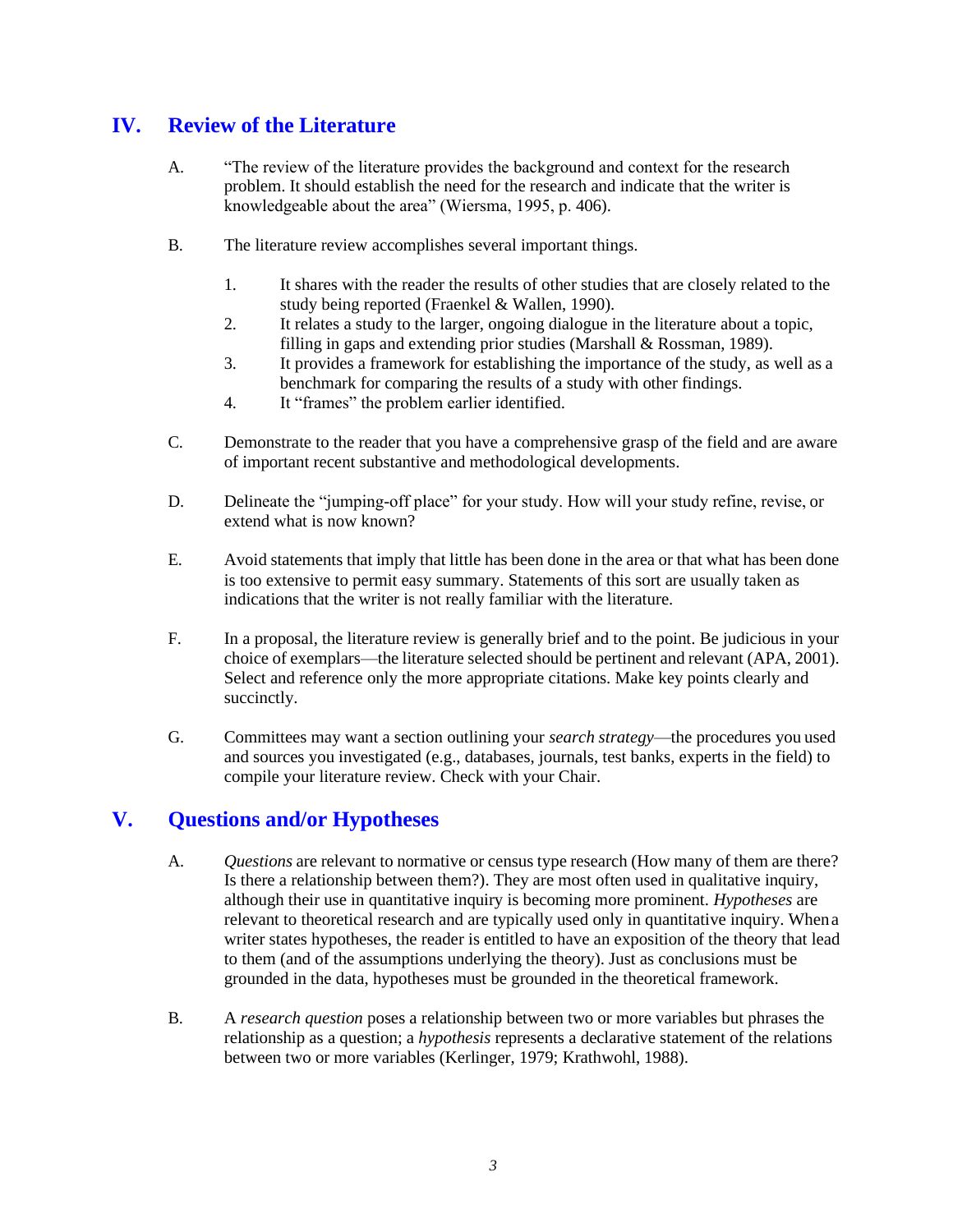- C. Deciding whether to use questions or hypotheses depends on factors such as the purpose of the study, the nature of the design and methodology, and the audience of the research (at times even the taste and preference of committee members, particularly the Chair).
- D. The practice of using hypotheses was derived from using the scientific method in social science inquiry. They have philosophical advantages in statistical testing, as researchers should be and tend to be conservative and cautious in their statements of conclusions (Armstrong, 1974).
- E. Hypotheses can be couched in four kinds of statements.
	- 1. *Literary null—*a "no difference" form in terms of theoretical constructs. For example, "There is no relationship between support services and academic persistence of nontraditional-aged college women." Or, "There is no difference in school achievement for high and low self-regulated students."
	- 2. *Operational null*—a "no difference" form in terms of the operation required to test the hypothesis. For example, "There is no relationship between the number of hours nontraditional-aged college women use the student union and their persistence at the college after their freshman year." Or, "There is no difference between the mean grade point averages achieved by students in the upper and lower quartiles of the distribution of the Self-regulated Inventory." *The operational null is generally the preferred form of hypothesis-writing*.
	- 3. *Literary alternative—*a form that states the hypothesis you will accept if the null hypothesis is rejected, stated in terms of theoretical constructs. In other words, this is usually what you hope the results will show. For example, "The more that nontraditional-aged women use support services, the more they will persist academically." Or, "High self-regulated students will achieve more in their classes than low self-regulated students."
	- 4. *Operational alternative—*Similar to the literary alternative except that the operations are specified. For example, "The more that nontraditional-aged college women use the student union, the more they will persist at the college after their freshman year." Or, "Students in the upper quartile of the Self-regulated Inventory distribution achieve significantly higher grade point averages than do students in the lower quartile."
- F. In general, the null hypothesis is used if theory/literature does not suggest a hypothesized relationship between the variables under investigation; the alternative is generally reserved for situations in which theory/research suggests a relationship or directional interplay.
- G. Be prepared to interpret any possible outcomes with respect to the questions or hypotheses. It will be helpful if you visualize in your mind=s eye the tables (or other summary devices) that you expect to result from your research (Guba, 1961).
- H. Questions and hypotheses are testable propositions deduced and *directly derived from theory* (except in grounded theory studies and similar types of qualitative inquiry).
- I. Make a clear and careful distinction between the dependent and independent variables and be certain they are clear to the reader. *Be excruciatingly consistent in your use of terms.* If appropriate, use the same pattern of wording and word order in all hypotheses.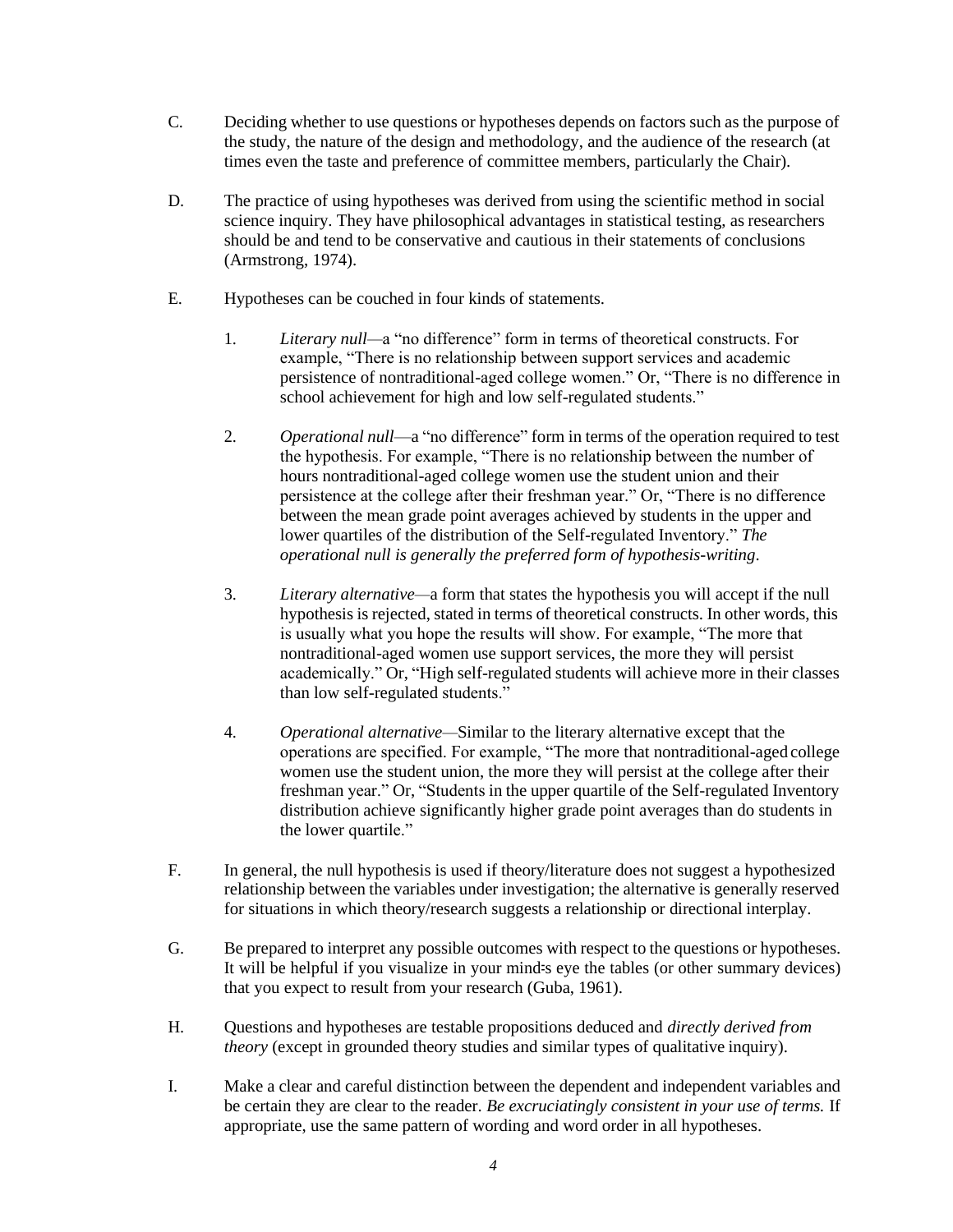# **VI. The Design--Methods and Procedures**

- A. "The methods or procedures section is really the heart of the research proposal. The activities should be described with as much detail as possible, and the continuity between them should be apparent" (Wiersma, 1995, p. 409).
- B. Indicate the methodological steps you will take to answer every question or to test every hypothesis illustrated in the Questions/Hypotheses section.
- C. All research is plagued by the presence of confounding variables (the *noise* that covers up the information you would like to have). Confounding variables should be minimized by various kinds of *controls* or be estimated and taken into account by randomization processes (Guba, 1961). In the design section, indicate
	- 1. the variables you propose to control and how you propose to control them, experimentally or statistically, and
	- 2. the variables you propose to randomize, and the nature of the randomizing unit (students, grades, schools, etc.).
- D. Be aware of possible sources of error to which your design exposes you. You will not produce a perfect, error free design (no one can). However, you should anticipate possible sources of error and attempt to overcome them or take them into account in your analysis. Moreover, you should disclose to the reader the sources you have identified and what efforts you have made to account for them.

#### **E. Sampling**

- 1. The key reason for being concerned with sampling is that of *validity—*the extent to which the interpretations of the results of the study follow from the study itself and the extent to which results may be generalized to other situations with other people (Shavelson, 1988).
- 2. Sampling is critical to *external validity*—the extent to which findings of a study can be generalized to people or situations other than those observed in the study. To generalize validly the findings from a sample to some defined population requires that the sample has been drawn from that population according to one of several *probability* sampling plans. By a *probability sample* is meant that the probability of inclusion in the sample of any element in the population must be given *a priori*. All probability samples involve the idea of *random sampling* at some stage (Shavelson, 1988). In experimentation, two distinct steps are involved.
	- *Random selection—*participants to be included in the sample have been chosen at random from the same population. Define the population and indicate the sampling plan in detail.
	- *Random assignment—*participants for the sample have been assigned at random to one of the experimental conditions.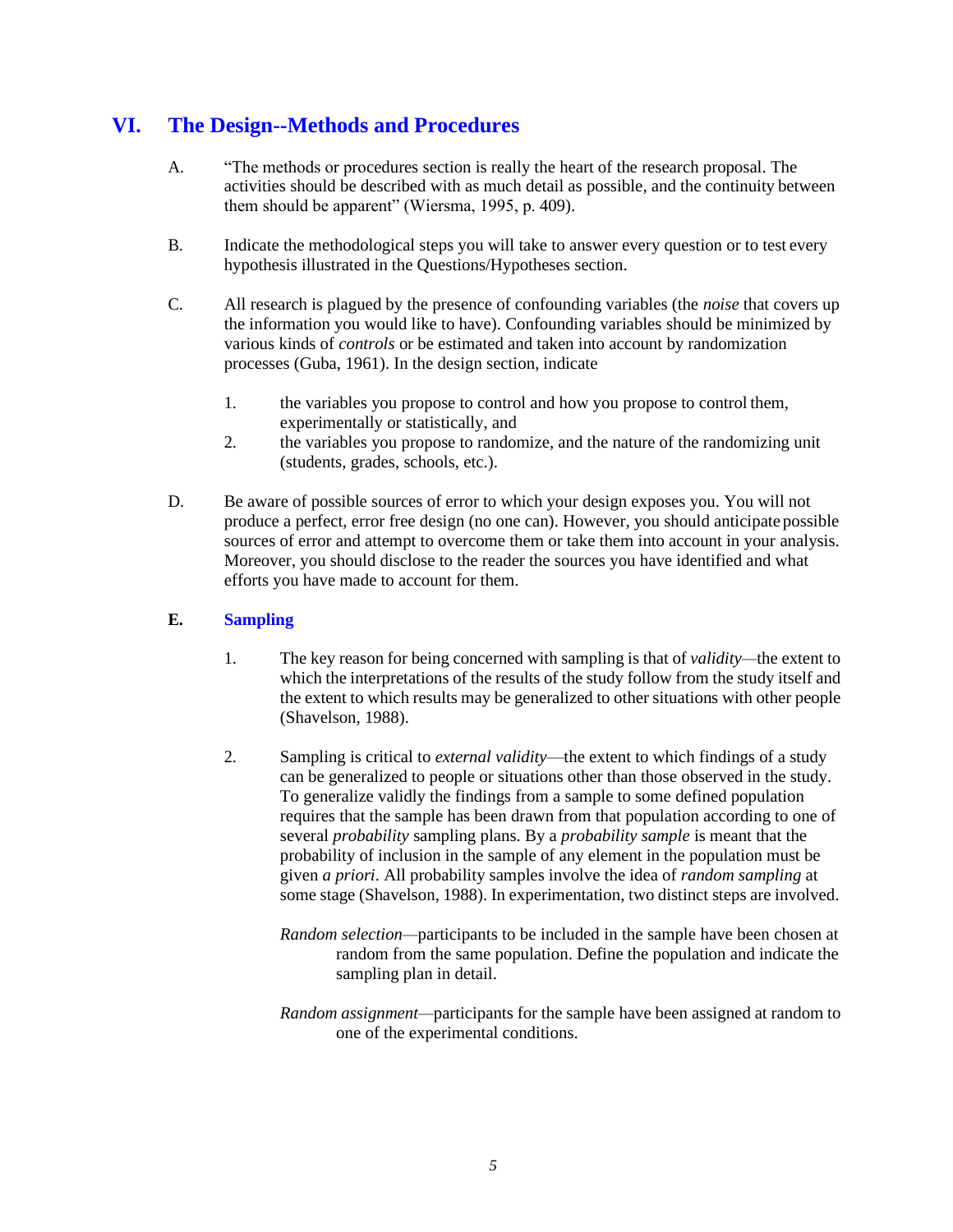- 3. Another reason for being concerned with sampling is that of *internal validity—*the extent to which the outcomes of a study result from the variables that were manipulated, measured, or selected rather than from other variables not systematically treated. Without probability sampling, error estimates cannot be constructed (Shavelson, 1988).
- 4. Perhaps the key word in sampling is *representative*. One must ask oneself, "How representative is the sample of the survey population (the group from which the sample is selected) and how representative is the survey population of the target population (the larger group to which we wish to generalize)?"
- 5. When a sample is drawn out of convenience (a nonprobability sample), rationale and limitations must be clearly provided.
- 6. If available, outline the characteristics of the sample (by gender, race/ethnicity, socioeconomic status, or other relevant group membership).
- 7. Detail procedures to follow to obtain informed consent and ensure anonymity and/or confidentiality.

#### **F. Instrumentation**

- 1. Outline the instruments you propose to use (surveys, scales, interview protocols, observation grids). If instruments have previously been used, identify previous studies and findings related to reliability and validity. If instruments have not previously been used, outline procedures you will follow to develop and test their reliability and validity. In the latter case, a pilot study is nearly essential.
- 2. Because selection of instruments in most cases provides the operational definition of constructs, this is a crucial step in the proposal. For example, it is at this step that a literary conception such as "self-efficacy is related to school achievement" becomes "scores on the Mathematics Self-Efficacy Scale are related to Grade Point Average." Strictly speaking, results of your study will be directly relevant only to the instrumental or operational statements (Guba, 1961).
- 3. Include an appendix with a copy of the instruments to be used or the interview protocol to be followed. Also include sample items in the description of the instrument.
- 4. For a mailed survey, identify steps to be taken in administering and following up the survey to obtain a high response rate.

#### **G. Data Collection**

- 1. Outline the general plan for collecting the data. This may include survey administration procedures, interview or observation procedures. Include an explicit statement covering the field controls to be employed. If appropriate, discuss how you obtained *entré*.
- 2. Provide a general outline of the time schedule you expect to follow.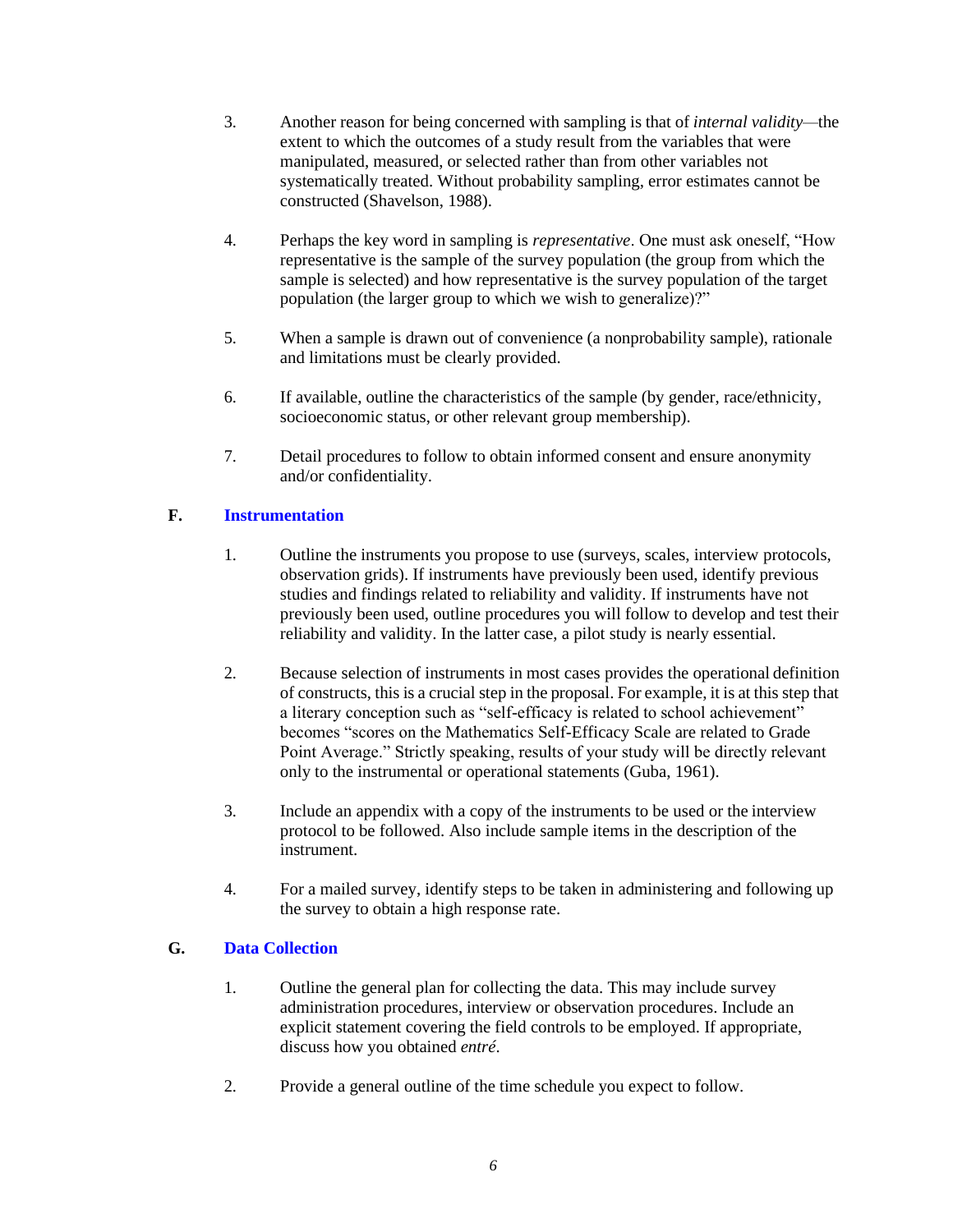#### **H. Data Analysis**

- 1. Specify the procedures you will use, and label them accurately (e.g., ANOVA, MANCOVA, HLM, ethnography, case study, grounded theory). If coding procedures are to be used, describe in reasonable detail. If you triangulated, carefully explain how you went about it. Communicate your precise intentions and reasons for these intentions to the reader. This helps you and the reader evaluate the choices you made and procedures you followed.
- 2. Indicate briefly any analytic tools you will have available and expect to use (e.g., Ethnograph, NUDIST, AQUAD, SAS, SPSS, SYSTAT).
- 3. Provide a well thought-out rationale for your decision to use the design, methodology, and analyses you have selected.

# **VII. Limitations and Delimitations**

- A. A *limitation* identifies potential weaknesses of the study. Think about your analysis, the nature of self-report, your instruments, the sample. Think about threats to internal validity that may have been impossible to avoid or minimize—explain.
- B. A *delimitation* addresses how a study will be narrowed in scope, that is, how it is bounded. This is the place to explain the things that you are not doing and why you have chosen not to do them—the literature you will not review (and why not), the population you are not studying (and why not), the methodological procedures you will not use (and why you will not use them). Limit your delimitations to the things that a reader might reasonably expect you to do but that you, for clearly explained reasons, have decided not to do.

# **VIII. Significance of the Study**

- A. Indicate how your research will refine, revise, or extend existing knowledge in the area under investigation. Note that such refinements, revisions, or extensions may have either substantive, theoretical, or methodological significance. Think pragmatically (i.e., cash value).
- B. Most studies have two potential audiences: practitioners and professional peers. Statements relating the research to both groups are in order.
- C. This can be a difficult section to write. Think about *implications—*how results of the study may affect scholarly research, theory, practice, educational interventions, curricula, counseling, policy.
- D. When thinking about the significance of your study, ask yourself the following questions.
	- 1. What will results mean to the theoretical framework that framed the study?
	- 2. What suggestions for subsequent research arise from the findings?
	- 3. What will the results mean to the practicing educator?
	- 4. Will results influence programs, methods, and/or interventions?
	- 5. Will results contribute to the solution of educational problems?
	- 6. Will results influence educational policy decisions?
	- 7. What will be improved or changed as a result of the proposed research?
	- 8. How will results of the study be implemented, and what innovations will come about?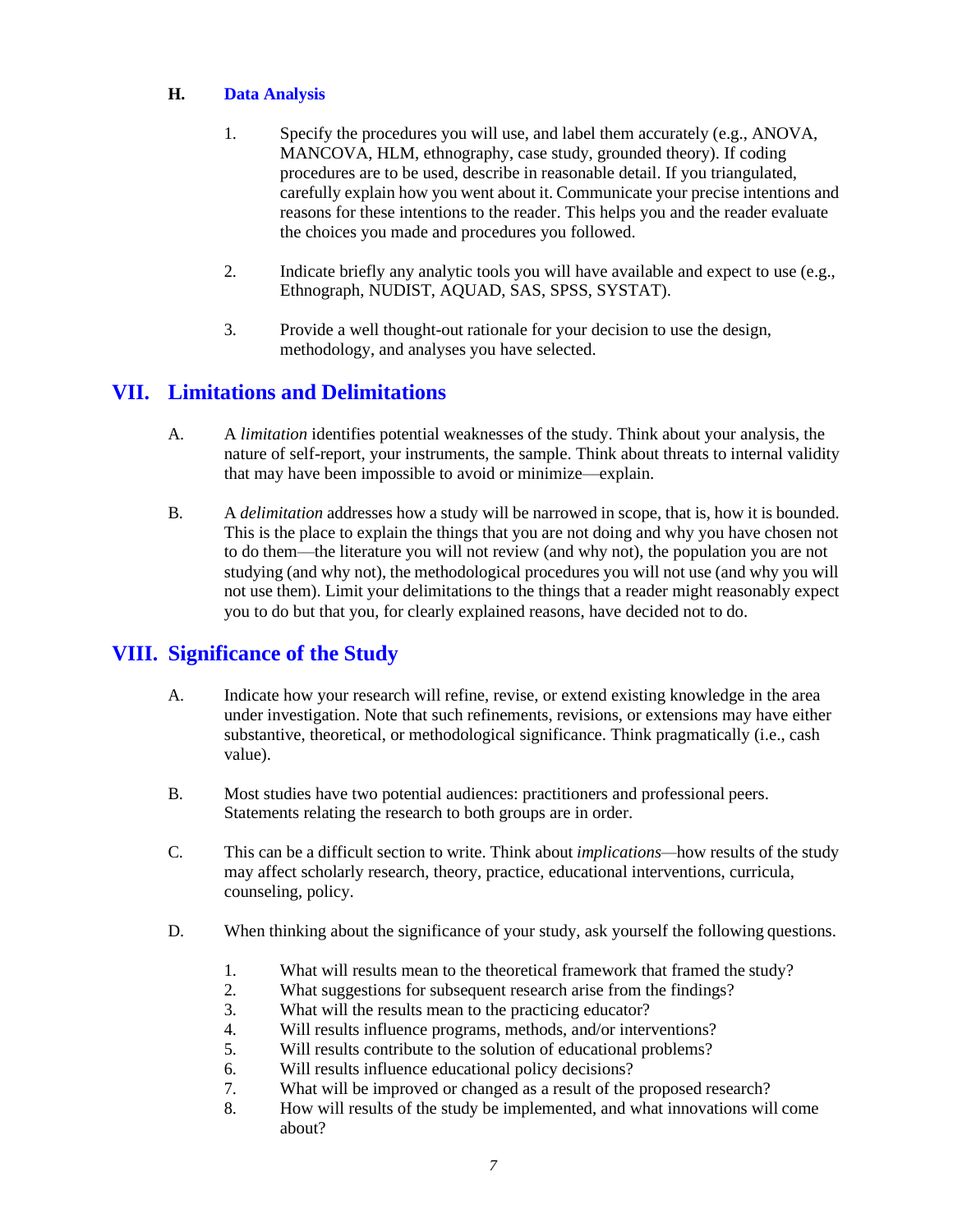### **IX. References**

- A. Follow APA (2001) guidelines regarding use of references in text and in the reference list. Of course, your committee or discipline may require Chicago or MLA.
- B. Only references cited in the text are included in the reference list; however, exceptions can be found to this rule. For example, committees may require evidence that you are familiar with a broader spectrum of literature than that immediately relevant to your research. In such instances, the reference list may be called a *bibliography*.
- C. Some committees require that reference lists and/or bibliographies be "annotated," which is to say that each entry be accompanied by a brief description, or an abstract. Check with your committee Chair before the fact.

# **Appendixes**

The need for complete documentation generally dictates the inclusion of appropriate appendixes in proposals (although this is generally not the case as regards conference proposals).

The following materials are appropriate for an appendix. Consult with your committee Chair.

Verbatim instructions to participants. Original scales or questionnaires. If an instrument is copyrighted, permission in writing to reproduce the instrument from the copyright holder or proof of purchase of the instrument. Interview protocols. Sample of informed consent forms. Cover letters sent to appropriate stakeholders. Official letters of permission to conduct research.